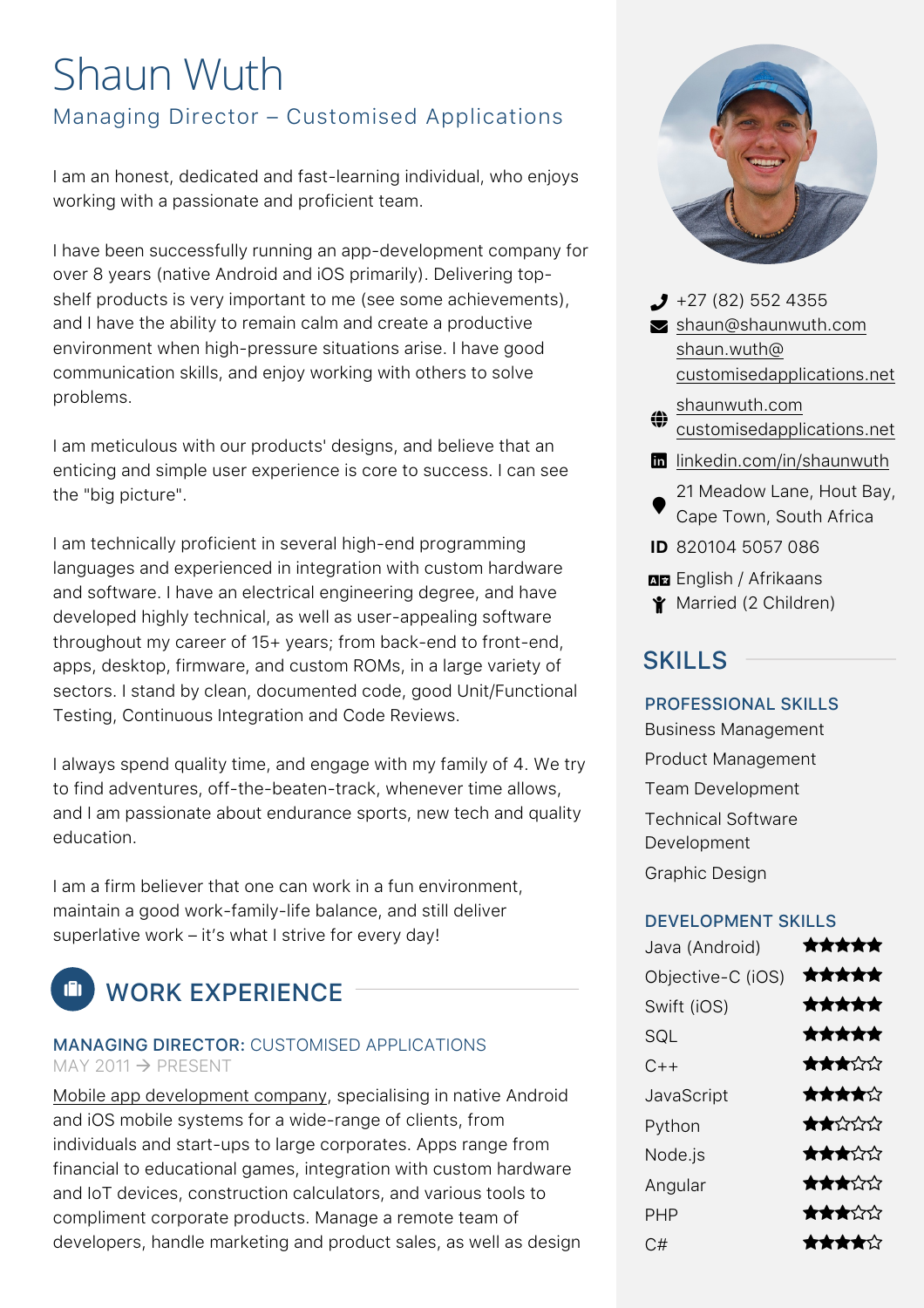and develop the apps themselves. Also build various internal products. Clients include Sebenzana (Sasol, Sappi), Snuza, Sanlam Investments, intelliBUILD (PocketQS), Fundhouse, iNet BFA, Tracker SA, Rocking the Daisies, Honeyguide, Hivemind.mba, APAY Financial among others.

#### SENIOR DEVELOPER: FUNDAMENTAL SOFTWARE AUG 2008  $\rightarrow$  JUN 2011

Financial services IT company, specialising in the provision of a single Product, The Fundamental Portfolio Manager (FPM), a desktop-based (C#, .Net) financial asset-management platform. Duties included design and implementation of new modules and facets to the product as well as mentoring and training of newer colleagues. Major clients included Allan Gray, PSG Wealth, Nedbank, Personal Trust, Taquanta and several other local and international asset managers.

#### CONSULTING SOFTWARE ARCHITECT AND DEVELOPER JAN 2008  $\rightarrow$  DEC 2008

Running a consulting business offering development of (but not limited to) custom in-house applications, web sites and web applications. Clients include eBAM Systems, PMSight, ForwardSLASH and AMS.

#### PRODUCT PROJECT MANAGER AND DEVELOPER: FORWARDSLASH JUL 2007  $\rightarrow$  DEC 2007

Online marketing company specialising in the gaming industry and owning some of the world's leading online gaming websites.

DEVELOPER/BIS CONSULTANT: CORTELL INTELLIGENT BUSINESS SOLUTIONS APR 2006  $\rightarrow$  Jun 2007

TECHNICAL LEAD/PRODUCT MANAGER: EBAM SYSTEMS APR 2004  $\rightarrow$  APR 2006

#### QUALIFICATIONS AND EDUCATION **P**

### BSC ENG (HONS) – ELECTRICAL & INFORMATION: WITS & UCT  $2000 \rightarrow 2003$

Electrical Engineering honours degree.

2000: Achieved mention on "Dean's List" for academic excellence. 2001: Awarded Merit Certificate for Software Development I (95%) 2002: Member of the Golden Key Society for Academic Excellence – WITS Chapter

2002: Awarded E J A Loerincz Scholarship for overall aggregate over 75%

PRINCIPLES OF PROFESSIONAL PROJECT MANAGEMENT: FACULTY TRAINING INSTITUTE (FTI) 2007

#### PERSONAL SKILLS

Fast Learner Problem-Solver Interact Well with People Good Delivery Record Dedicated Reliable Good Communication High Standards **Creative** Honest

## INTERESTS

Running (Trail/Road – Half- to Ultra-Marathon Distance) **Hiking** Cycling Triathlon (70.3 IronMan) Education Music (Piano, Guitar, Composition & Production) Family & Community Technology Privacy-centred software Food Graphic Design Software Development Product Development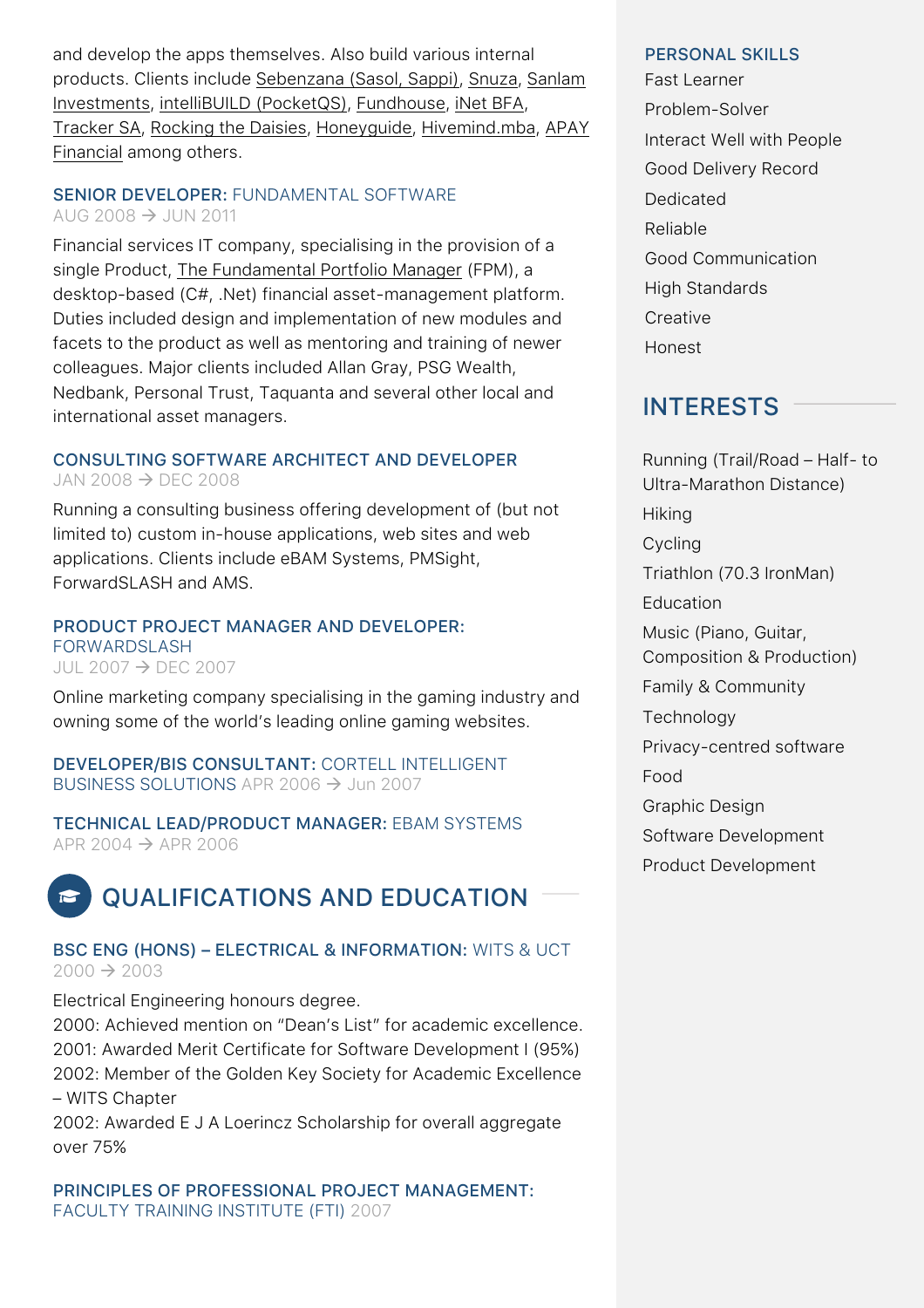#### HIGH SCHOOL: ST STITHIANS BOYS' COLLEGE MATRICULATED 1999 – 5 DISTINCTIONS

5 Distinctions Academic Honours Member of Public Relations Team 1<sup>st</sup> Team Cross Country

#### ACHIEVEMENTS  $\Omega$

### SEMI-FINALIST IN GLOBAL LEARNING XPRIZE COMPETITION

As part of the Leap to Know team, we were one of 11 semi-finalists to present an Android-based education application in Los-Angeles in 2017. Read more about the competition here: http://leaptoknow.com/competition/

#### WINNER OF AFRICA ANDROID CHALLENGE 2012

We submitted our application Parent & Baby Handbook. It was an application providing answers and advice from a selection of the world's most renowned books on parenting.

While the app itself has since been discontinued, the original website for it can be seen here:

http://www.customisedapplications.net/parentandbaby/index.html

#### INFORMAL EXPERIENCE  $\bullet$

I am very interested in data privacy, and therefore build, and work with, various open-source privacy-centred software involving endto-end encryption, and user-owned data.

I have two children and consciously navigate the balance between delivering my all at work, and properly providing for a family. Working from home gives me more freedom in this regard.

I am perpetually investigating the latest software development practices and tools, for use in personal projects, as well as any projects required for business.